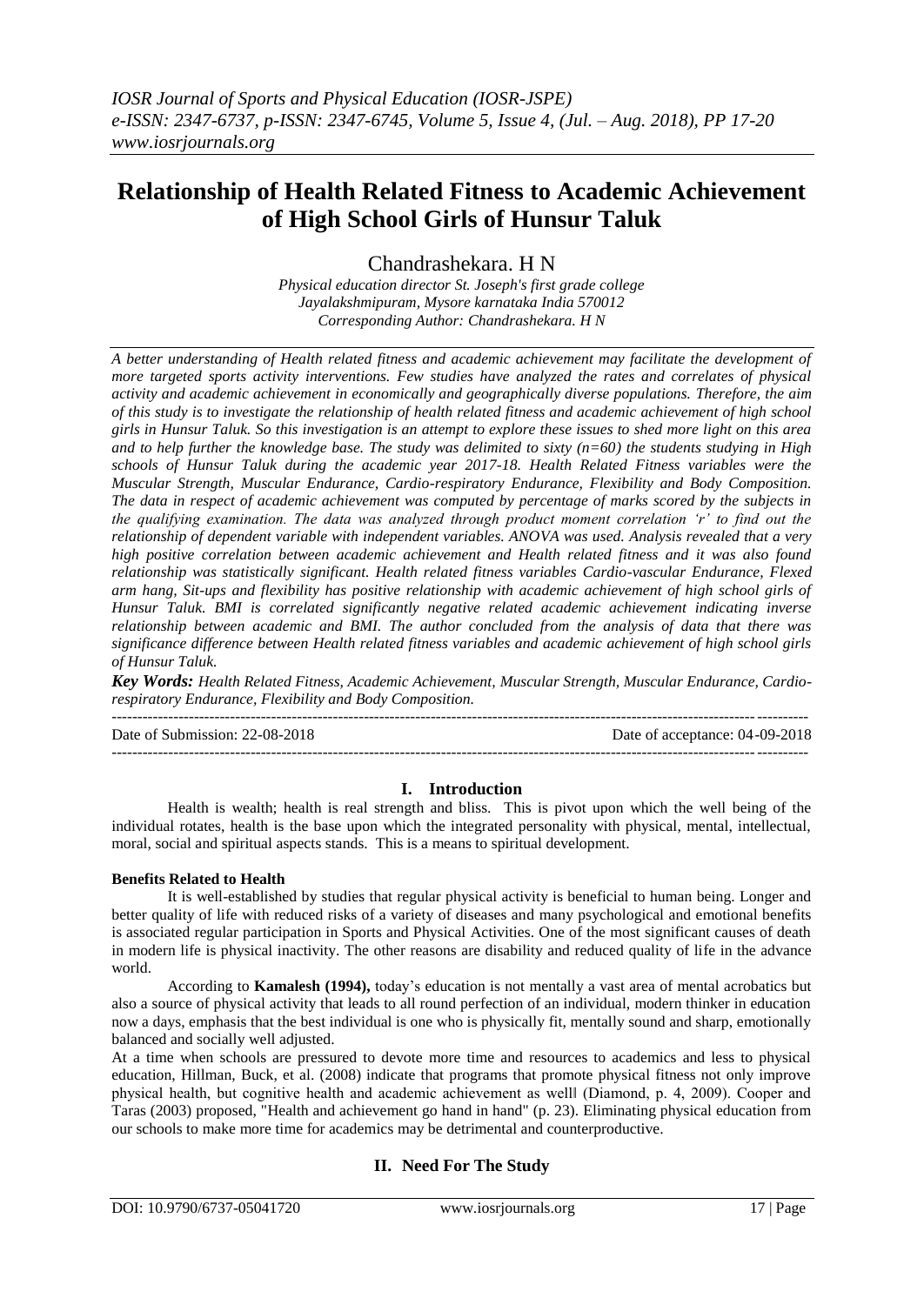A better understanding of Health related fitness and academic achievement may facilitate the development of more targeted sports activity interventions. Few studies have analyzed the rates and correlates of physical activity and academic achievement in economically and geographically diverse populations. Therefore, the aim of this study is to investigate the relationship of health related fitness and academic achievement of high school girls in Hunsur district. So this investigation is an attempt to explore these issues to shed more light on this area and to help further the knowledge base.

## **Statement of the Problem**

The purpose of the study was to find the "Relationship of health related fitness to academic achievement of high school girls of Hunsur Taluk" for the academic year 20017-18.

### **Delimitation**

- The study was delimited to the students studying in High schools of Hunsur Taluk during the academic year 2017-18.
- The Study was delimited to a sample of sixty (n=60) students.
- The study was delimited to the students ranging in age between 14-16 years.
- The study was delimited to test the Health Related Fitness variables such as Muscular Strength, Muscular Endurance, Cardio-respiratory Endurance, Flexibility and Body Composition.

### **III. Limitation**

- Due to financial limitations and lack of equipments the investigator administered four simple physical fitness tests to assess the attainment of minimal level of fitness; they are generally taken as health oriented fitness tests.
- Academic achievement was computed by enquiring the subject's performance in terms of marks/grades as given in the school records.
- The study was conducted on sixty girl students from four randomly selected schools in Hunsur Taluk

### **Definition of Terms**

- **1. Health Related Fitness-** "The ability to perform occupational, recreational and daily activities without unduly fatigues, and possess physical attributes that minimize risk of hypo-Kinetic diseases and enhance the degree of wellness". (**Hayward, Vivian H. 1984).**
- **2. Cardio-Vascular endurance**-"Cardio-respiratory endurance and circulatory endurance, is a kind of physiological fitness demonstrated through and adjustment of the heart and lungs to prolonged physical exertion". **(Carl. E. Willgoose 1961).**
- **3. Muscular Endurance** "The ability of a muscular group of muscles to work against a moderate resistance for relatively long periods of time". **(Mathews, Donald K. 1979).**
- **4. Body composition** "The proportion of body fat mass to lean body tissue mass". (Tannered, B, 1987).
- **5. Flexibility** "The ability of an individual to move the body and its parts through as wide a range of motion as possible without under strain to the articulations and muscle attachments." **(Johnson, B.L. and Nelson J.K. 1979).**
- **6. Academic Achievement -** As defined by **Metzager (1974),** academic achievement refers to the progress of a child makes in school as measured by his scores on achievement test, his grade pint overages his promotion, from grade to grade and the development of proper attitude. From the point of view of this study academic achievement meant the percentage of marks the subject obtained in examination conducted by the school.

#### **Hypothesis**

There is no significant relationship between Health Related Fitness to Academic Achievement of High School Girls of Hunsur Taluk.

#### **Significance of the Study**

As a result of the present study the following benefits were like to accrue.

- The study may help to understand the relationship between Health Related Fitness to academic achievement of the High School Girls of Hunsur Taluk.
- The study may help to understand the importance of physical fitness in academic achievement.
- The study may motive future investigations to undertake more similar studies.
- This may help giving useful guidance to the concerned authorities and enlighten the students in the schools.

## **IV. Methodology**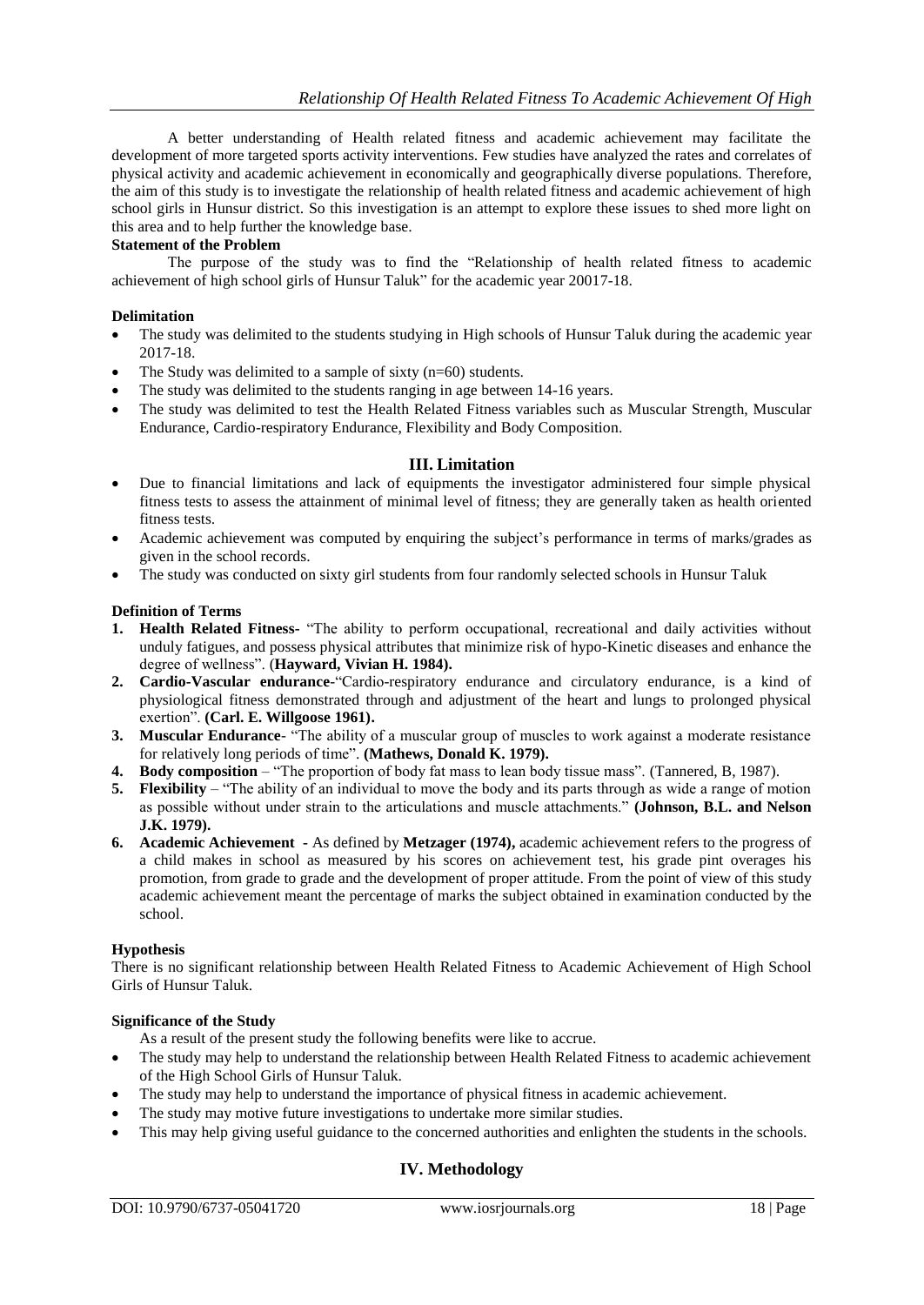#### **Selection of subjects**

- A total of 60 students were selected from four randomly selected schools in Hunsur Taluk.
- The age of the students was 14-16 years.
- From each school 15 girl students were selected.
- The investigator was able to collect the data from these four High School Girls of Hunsur Taluk.
- In order to find out the Health related fitness of the high school girls she adopted the following tests.

## **Table 1 Health Related Fitness Variables and Criterion Measures**

| <b>Sl. No.</b> | <b>Variables</b>              | <b>Tests</b>          | <b>Criterion Measures</b>      |
|----------------|-------------------------------|-----------------------|--------------------------------|
|                | Cardio-vascular Endurance     | Harvard step test     | HR/30sec                       |
|                | Muscular Strength / Endurance | Flexed Arm Hang Test  | Seconds                        |
|                | Muscular Strength / Endurance | Sit ups               | No.s/Min                       |
|                | Flexibility                   | Sit and Reach Test    | Centimeter                     |
|                | <b>Body Composition</b>       | BMI (Body mass index) | Height in mts<br>Weight in kgs |

At the initial stage the researcher made a visit to the schools and took permission to collect data from the students.

Then the researcher made personal visits to all those schools which were selected as randomly in Hunsur Taluk.

The researcher checked the health related fitness of the high school girls by conducting above said tests and then she collected the information from the students.

#### **Academic Achievement**

The data in respect of academic achievement was computed by percentage of marks scored by the subjects in the qualifying examination. The data sheet was prepared by the researcher with the consultation of guide. The investigator succeeded 100 percent in his attempt and was satisfied with their responses. Analysis and interpretation of the data is presented in the fourth chapter. Four simple physical fitness tests of normal health were administered on success / failure basis.

#### **Design of the Study and Statistical Technique**

The present study is intended to be a correlation study that involves finding the relationship of Health Related Fitness Variables with Academic Achievement of High school girls of Hunsur Taluk. The data was analyzed through product moment correlation "r" to find out the relationship of dependent variable with independent variables. ANOVA was used

#### **Main Findings and Discussion**

 There is a very high positive correlation between academic achievement and Health related fitness and it was also found relationship was statistically significant.

Subjects related in the present study were between the age group of 14-16 years. It may be fact that the students as they were grown up and mastered might have perceived achievement of studies and health in the right perspective. The subjects have reached the stage of maturity in light and also they are matured enough to understand academic achievement and health related fitness, hence the result of the study.

 Health related fitness variables Cardio-vascular Endurance, Flexed arm hang, Sit-ups and flexibility has positive relationship with academic achievement of high school girls of Hunsur Taluk. BMI is correlated significantly negative related academic achievement indicating inverse relationship between academic and BMI. BMI was to find to be correlated significantly negatively with the sit-ups and Flexibility, however, BMI was independent of endurance and Flexed arm hang variables was found to be significance. With the sit-ups which was found as significant and least with flexibility. BMI was found significant .00 level. In reference with the BMI was independently of endurance and Flexed arm hang and negatively related to sit ups and flexibility.

## **V. Conclusion**

It was concluded from the analysis of data that there was significance difference between Health related fitness variables and academic achievement of high school girls of Hunsur Taluk.

#### **Bibliography**

[1]. Alfred Binet, "General Psychology", (New Delhi: Mohan Primlani, Oxford & IBH Publishing Co., 1981), p. 247.

[3]. Carl. E. Will goose (1961), Evaluation in Health education and Physical education, New York, MC Grow- Hill Book Company.

<sup>[2].</sup> Ben R. Abadie and Stanley P. Brow "Physical Activity Promotes Academic Achievement and a Healthy Lifestyle when Incorporated into Early Childhood Education" Department of Kinesiology, Mississippi State University.